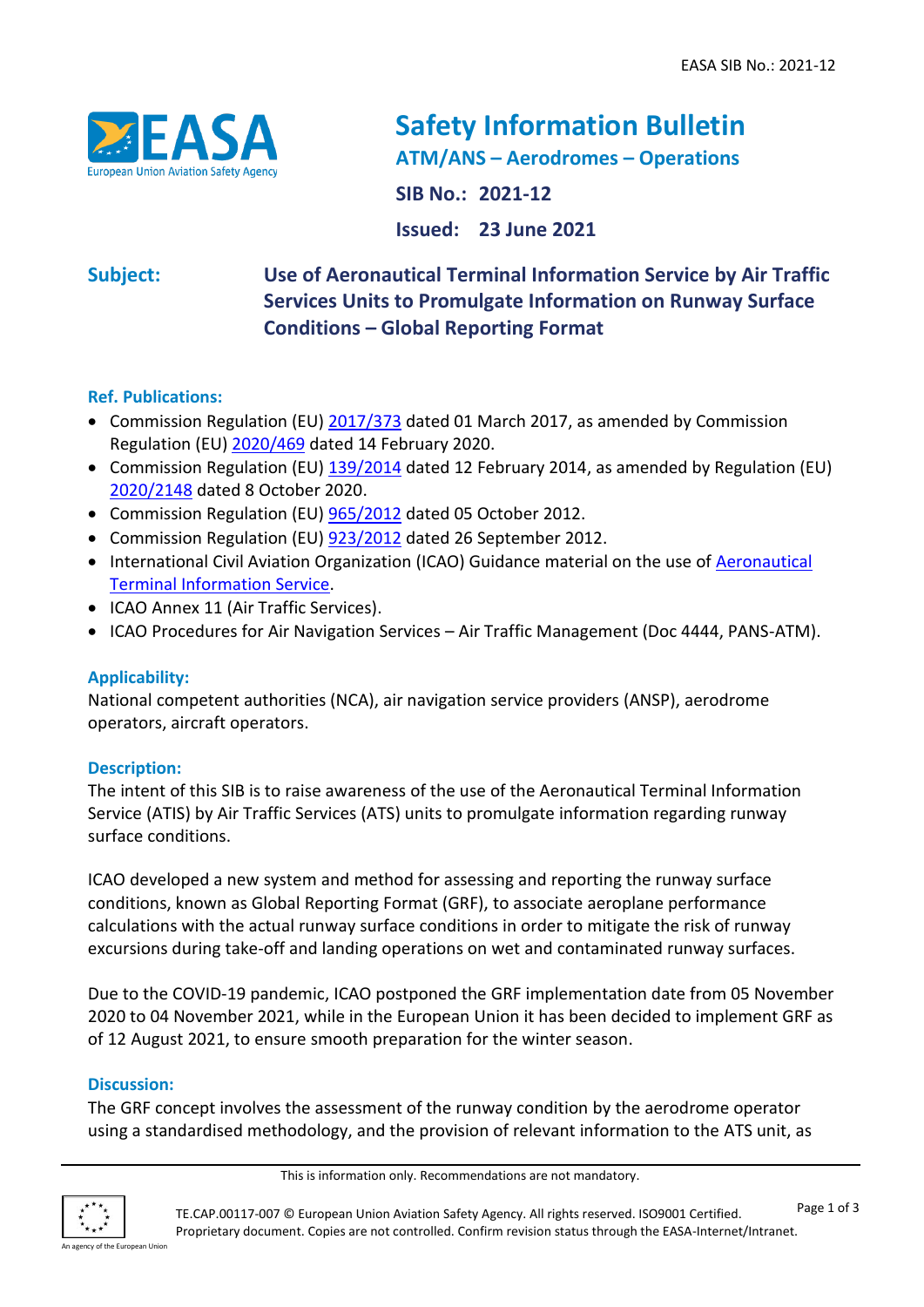well as to the relevant Aeronautical Information Services unit, in order to promulgate it to the flight crews, to enable more accurate performance calculations and therefore safe operations. The transmission of the relevant information from the ATS unit to the flight crew about the runway surface conditions is normally done through voice communication using specific phraseology, which is contained in **AMC1 SERA.14001** related to Regulation (EU) 923/2012 -Standardised European Rules of the Air (SERA).

ICAO Annex 11 to which Regulation (EU) 2017/373 directly refers, until its Part-ATS becomes applicable as of 27 January 2022, prescribes the provision of voice-ATIS *"at aerodromes where there is a requirement to reduce the communication load on the ATS Very High Frequency airground communication channels"*, and defines additional requirements associated to the provision of voice-ATIS, while it recommends to be kept as brief as possible in terms of duration.

Thus, according to ICAO Annex 11, where voice-ATIS is provided, it is the responsibility of the ATS unit to prepare the voice-ATIS message about the runway surface conditions, and therefore to ensure that:

- the ATIS message is suitable in terms of content and structure, and is as short as possible to facilitate its communication to the flight crew;
- the phraseology used is appropriate; and
- the ATIS message is maintained up-to-date.

As the current EU regulatory framework does not provide specific guidance regarding the use of ATIS for supporting the implementation of the GRF, ATS providers may use the relevant ICAO guidance taking into account the applicable EU regulatory framework including the order of the information to be promulgated.

Note: It has been identified that the relevant ICAO guidance on the use of ATIS for promulgating GRF related information suggests to follow the order of information based on ICAO PANS-ATM (Runway Condition Report (RCR) after meteorological information). This, however, is not in line with the relevant provision of ICAO Annex 11, as transposed in Regulation (EU) 923/2012, which prescribes that the meteorological information is transmitted after the runway surface conditions.

Additionally, attention is drawn to the fact that, as part of the GRF concept, both Regulation (EU) 139/2014 and Regulation (EU) 2017/373 do not foresee the provision of information concerning "friction measurements" by the ATS unit to the flight crew in any way, including via the ATIS.

ICAO Annex 11 and point SERA.9010 of Regulation (EU) 923/2012 'SERA', foresee that the ATIS message shall include *"significant runway surface conditions and, if appropriate, braking action".* Despite this, the ATIS message should not include information about the "braking action" currently foreseen in ICAO Annex 11 and point SERA.9010 (ATIS), because it would contradict the GRF concept. However, in the case where aircraft operators report to the ATS unit as per point SERA.12005 (a) (9), that *"the runway braking action encountered is not as good as reported",* such information is meant to be passed, without delay, by the ATS unit to the aerodrome operator, as well as to the next arriving/departing aircraft, until the aerodrome operator issues a new RCR. It is expected that the pilots will report using the terms described in **AMC1 CAT.OP.MPA.311** related to Regulation (EU) 965/2012.